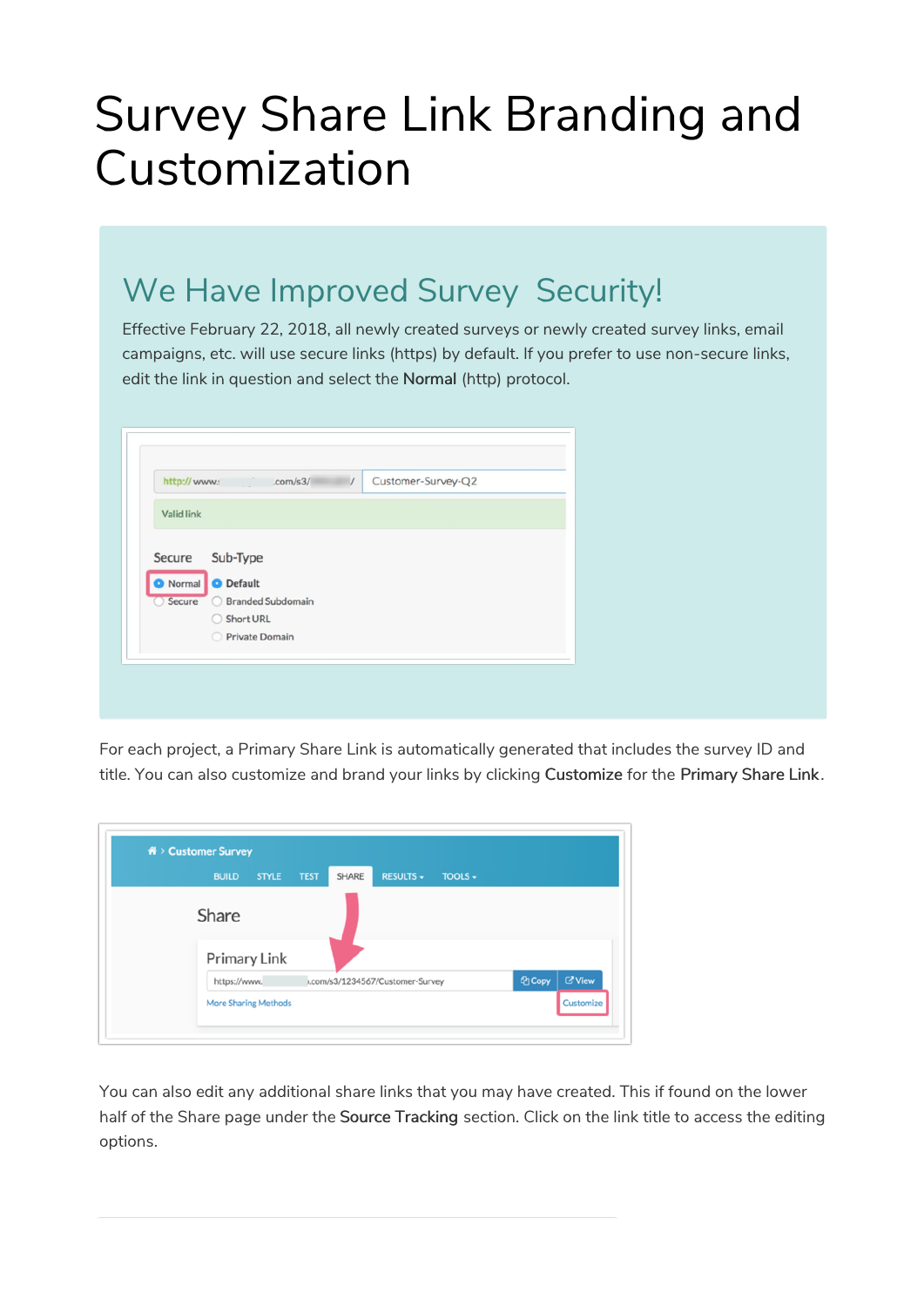| <b>Campaigns and Source Tracking</b><br><b>Create New Tracking Link</b> | Close Survey    |                                                                            |                                                                              |                      | Search<br>$\alpha$                                                       |
|-------------------------------------------------------------------------|-----------------|----------------------------------------------------------------------------|------------------------------------------------------------------------------|----------------------|--------------------------------------------------------------------------|
| Pay for Responses<br><b>Select a Survey Audience</b>                    | Print a QR Code | On-site/Offline<br>Download for Offline Use<br><b>Launch in Kiosk Mode</b> | On Your Website<br><b>Embedded Survey</b><br><b>Website Intercept Survey</b> | Post on Social Media | Email, SMS, & Social<br>Send via Email Campaign<br>Send via SMS Campaign |
| <b>Source Tracking</b><br>Name                                          | Type            | Date Created                                                               | Responses                                                                    | Link                 | Edit                                                                     |
| <b>Alternative Link</b>                                                 | Link            | 1 Second Ago                                                               | $\circ$                                                                      | Share $\vee$         | 000                                                                      |
| <b>Default Link</b>                                                     | Link            | 4 Minutes Ago                                                              | $\circ$                                                                      | Share $\vee$         | ●名章                                                                      |

# Customize Your Link Slug

The slug, or last portion of your link, is created based on the survey title you entered when you created your survey. This can be easily customized on the Share tab.

1. Click Customize under your Primary Link or Edit corresponding to each additional link found in the Source Tracking section.

| <b>BUILD</b>                | <b>STYLE</b> | <b>TEST</b> | SHARE | <b>RESULTS -</b>               | TOOLS - |             |           |
|-----------------------------|--------------|-------------|-------|--------------------------------|---------|-------------|-----------|
|                             |              |             |       |                                |         |             |           |
| Share                       |              |             |       |                                |         |             |           |
| Primary Link                |              |             |       |                                |         |             |           |
| https://www.                |              |             |       | com/s3/1234567/Customer-Survey |         | <b>CODY</b> | $C$ View  |
| <b>More Sharing Methods</b> |              |             |       |                                |         |             | Customize |

2. In the panel that slides out you will see that the final portion of the link is editable. You can start by shortening this. The minimum you will need for a slug is a single character.

| Name               |                                    |  |
|--------------------|------------------------------------|--|
| Default Link       |                                    |  |
| <b>Link Status</b> |                                    |  |
|                    |                                    |  |
| O Open C Closed    |                                    |  |
|                    |                                    |  |
| https://www.s      | com/s3/1234567/<br>Customer-Survey |  |

3. Click Done and Save Link when you are finished customizing.

#### Link Slug Incompatible Characters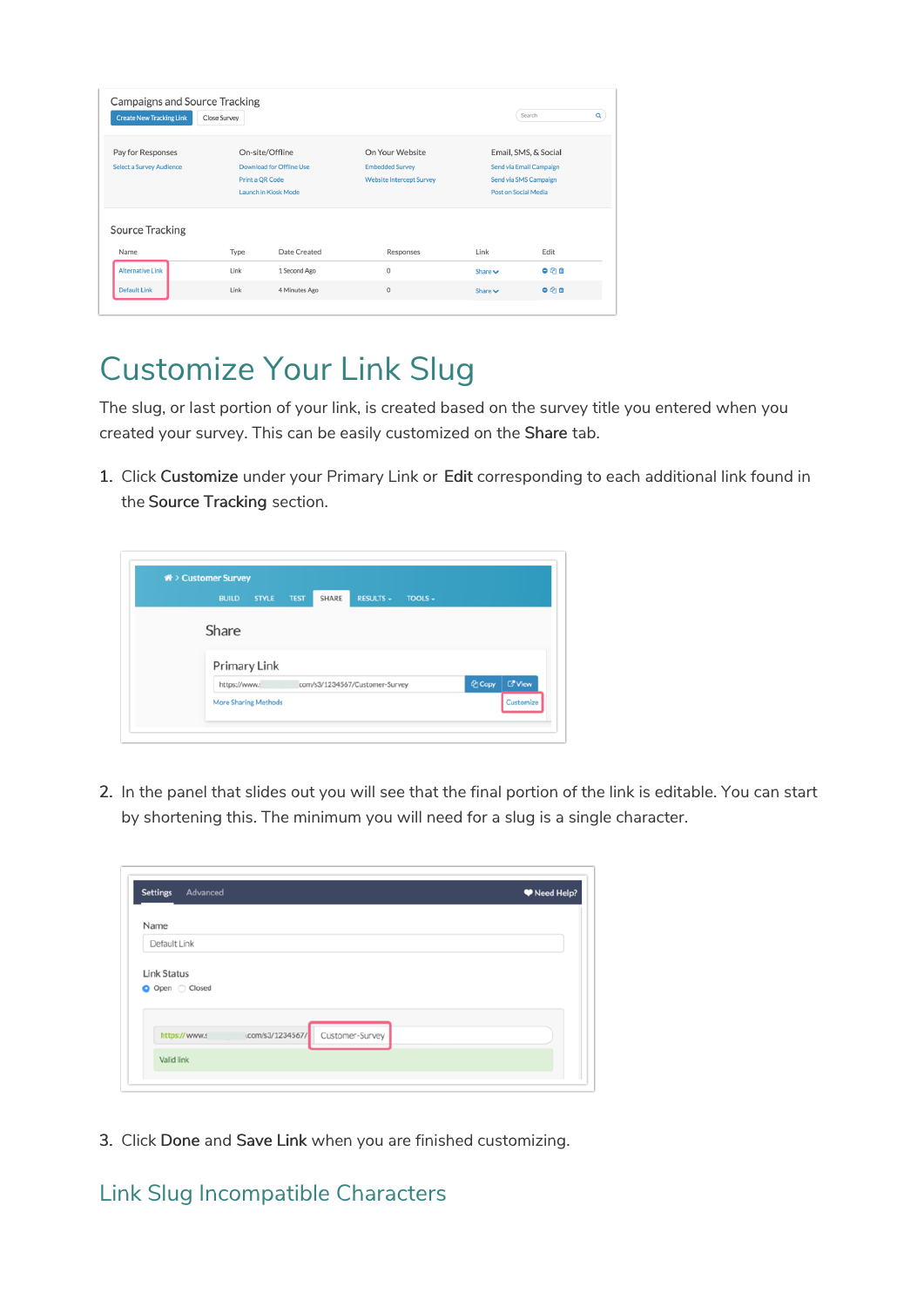The following characters are not allowed within the link slug:

" < > # | [ ] { } ! ( ) ? & = % /*; : ' ,* @ \_

In addition to the above characters, white space (single space, tab, etc.) is not allowed as part of the link slug.

### Customize Your Link Sub-Type

Each Sub-Type offers a slightly different format. All of the options offer an additional level of branding. Private Domain links are the most completely branded URL. The parts of the URL in blue can be altered on a per link basis:

- Default: http://www.Example.com/s3/123456/iPhone-Example
- Branded Subdomain: http://acme.iPhone-Example.sgizmo.com/s3/
- Private Domain: http://surveys.yourcompany.com/s3/iPhone-Example

The /s3/ portion of our survey links cannot be removed; this is the identifier that tells our infrastructure to look for <sup>a</sup> survey.

Subdomains are not compatible with the Force HTTPS Links in your account settings. If you find that you cannot select your subdomain this is likely the cause.

To fix this up go to Account > Summary > Account Defaults in the top right of your dashboard and unselect the Force Secure (https) Links option and return to your share link to select your subdomain!

#### Other Link Customization Settings

Name: The internal name of the Web Link, so you can keep track of links (helpful if you have a large number of tracking links).

Open/Closed: Open links are ready to collect data. By default, a link is open the moment it is created. However, no one can find the link 'out in the wild' without the link being distributed. Closed links will display the Closed Message when the link is closed (and the survey remains open). If you wish to customize the date and time when the link will be open and accepting responses you can enter the date in time in 24 hour format. Be sure to specify the times in EST.

Secure: Choose between Normal (http://) and Secure (https://) links. Secure links are available when using a default link or if you have a secure private domain set up.

# Best Practice Tip

When a survey is created, a default link will also be auto-generated. As we learned above, the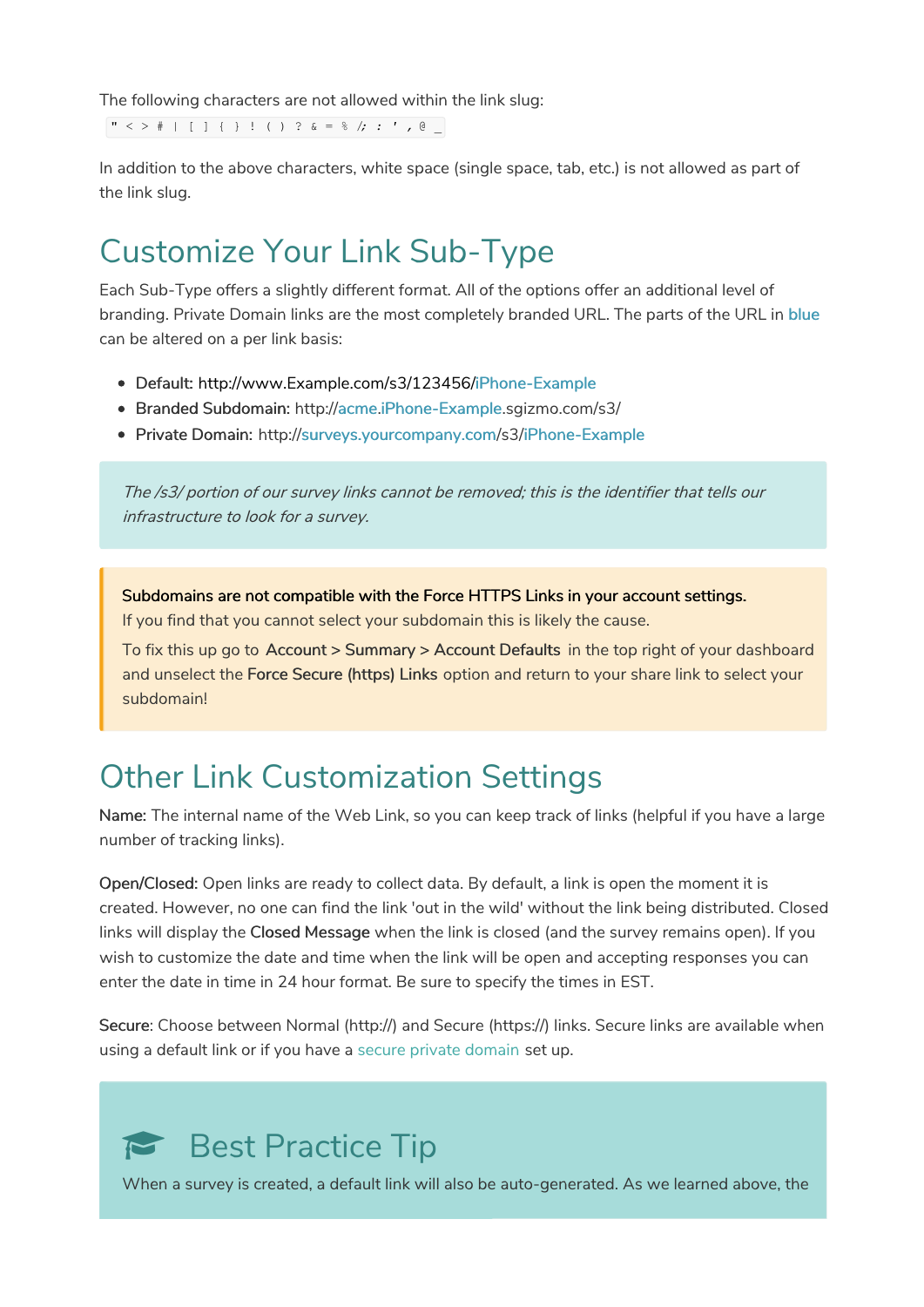default link can be customized in a number of ways. Remember, as soon as you make a change to a link the previous version of the link will no longer work.

For example, if you edit a default link (the link that is auto-generated when you created the survey) to use the private domain and then try to access the old link, you will be taken to the survey not found page.

Original Auto-Created Link:

| https://www.                | .com/s3/1234567/Customer-Survey                        | <b><i><u>A</u></i></b> Copy | <b><i>C</i></b> View |
|-----------------------------|--------------------------------------------------------|-----------------------------|----------------------|
| <b>More Sharing Methods</b> |                                                        |                             | Customize            |
|                             |                                                        |                             |                      |
|                             |                                                        |                             |                      |
|                             |                                                        |                             |                      |
|                             |                                                        |                             |                      |
|                             |                                                        |                             |                      |
| <b>Edited Link:</b>         |                                                        |                             |                      |
|                             |                                                        |                             |                      |
|                             |                                                        |                             |                      |
| <b>Primary Link</b>         | https://surveys.myprivatedomain.com/s3/Customer-Survey | <b><i><u>A</u></i></b> Copy | <b>ご View</b>        |

This is why we recommend creating a new link and then applying customizations. This way you won't have to worry about sharing a link that no longer works.

To create a new link, click the Create New Tracking Link button towards the bottom of the Share tab. Give your new link a name, and click Edit this link to apply your customizations.

| Name                |  |
|---------------------|--|
| Private Domain Link |  |
| <b>Link Status</b>  |  |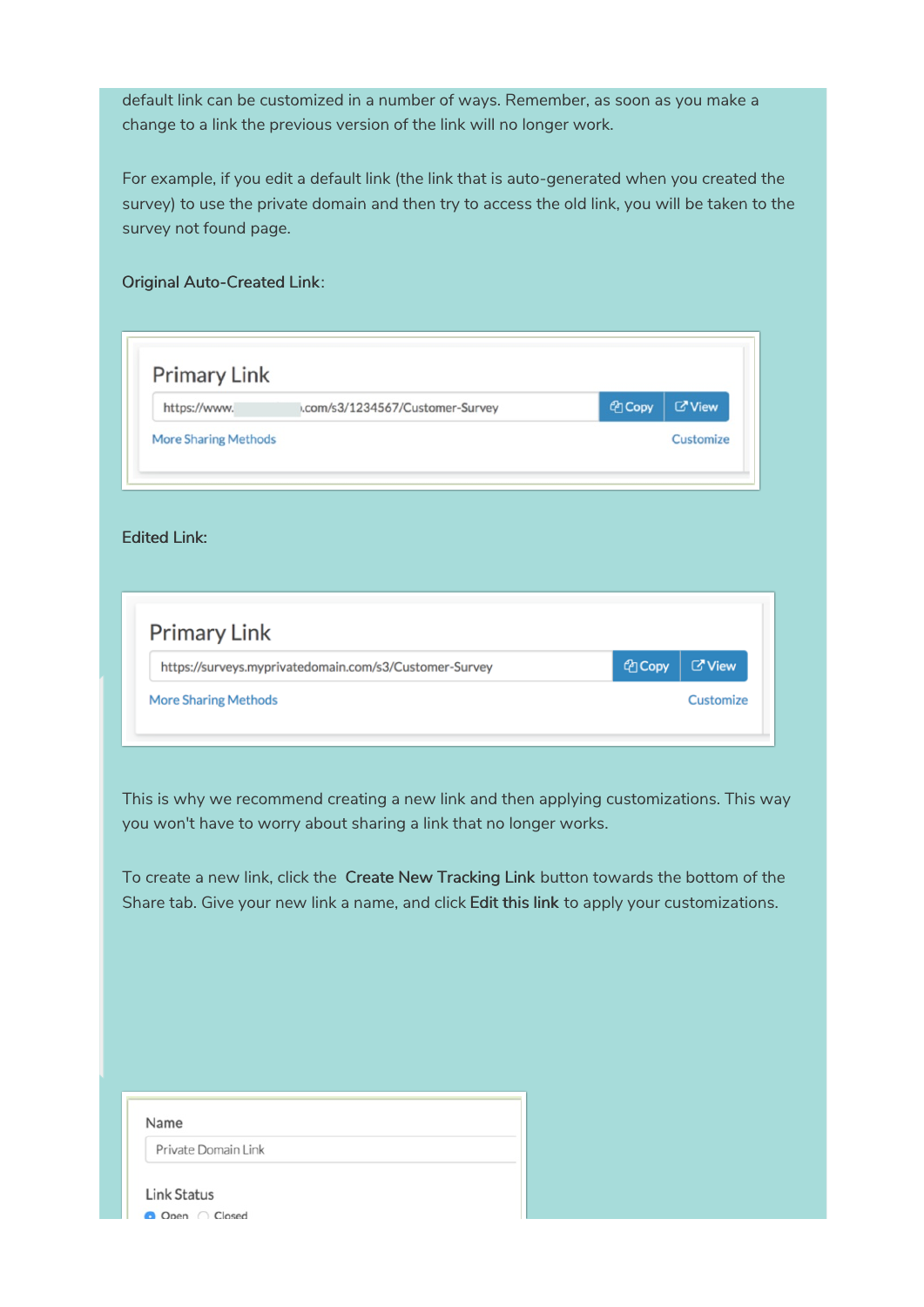| https://www. | .com/s3/1234567/a863551c5cdc |
|--------------|------------------------------|
|--------------|------------------------------|

This will create a new link with your private domain. This way if you shared your default link during testing it will continue to work along with your new private domain link.

|                                                      | Close Survey    |                                                                                   |                                                                              |                             | $\alpha$                                                                 |
|------------------------------------------------------|-----------------|-----------------------------------------------------------------------------------|------------------------------------------------------------------------------|-----------------------------|--------------------------------------------------------------------------|
| Pay for Responses<br><b>Select a Survey Audience</b> | Print a QR Code | On-site/Offline<br><b>Download for Offline Use</b><br><b>Launch in Kiosk Mode</b> | On Your Website<br><b>Embedded Survey</b><br><b>Website Intercept Survey</b> | <b>Post on Social Media</b> | Email, SMS, & Social<br>Send via Email Campaign<br>Send via SMS Campaign |
| Source Tracking<br>Name                              | Type            | Date Created                                                                      | Responses                                                                    | Link                        | Edit                                                                     |
| <b>Alternative Link</b>                              | Link            | 1 Second Ago                                                                      | $\circ$                                                                      | Share $\vee$                | ●名曲                                                                      |
|                                                      | Link            | 4 Minutes Ago                                                                     | $\circ$                                                                      | Share $\vee$                | OCD                                                                      |

# Advanced

Quota: Set a maximum number of completed responses for the individual link. Once the quota is met, the Close Message is displayed.

Duplicate Cookie Protection: Set up cookie-based vote protection. This allows a single response per browser.

Link Open/Close Date: Define an open and close date/time for this link. Use the format of YYYY-MM-DD HH:MM:SS (24-hour time). These dates are based on Eastern Standard Time (EST).

URL Variables: Set static URL Variables to always be passed into the survey responses from this link. These URL variables will not be displayed in the query string and will remain hidden from the respondent.

Language: Set the language the survey will display for this link. The default setting of Auto will detect the language of the respondent's browser and display the survey in that language, if a translation is available in Text & Translations. You can also choose a specific language for the Web Link by selecting it from the dropdown.

Set Closed Message: Click this link to create a Closed message that will be displayed to respondents who try to access the link after the link is closed. If the status of the survey is changed